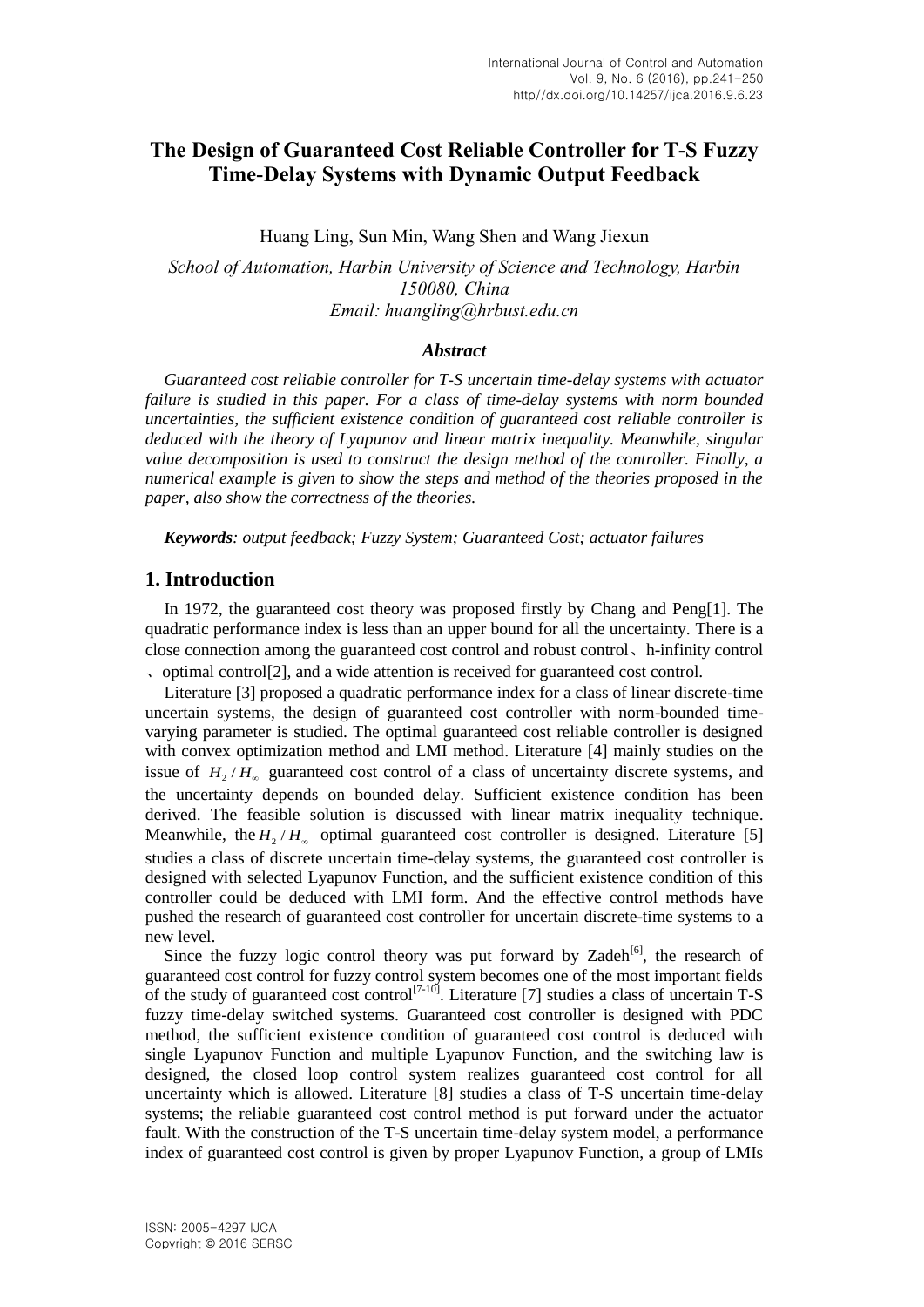are solved, and the sufficient existence condition of reliable guaranteed cost control is deduced. Literature [9] studies the h-infinity tracking of nonlinear networked control system which is based on T-S model, and the solution has been well used in forced concussion system, then a well tracking is obtained.

This paper studies guaranteed cost control of uncertain time-delay system with actuator failure in the situation that the system state is unavailable. The sufficient existence condition of the guaranteed cost control is constructed by using dynamic output feedback and Lyapunov Function method, and then the dynamic output feedback controller is designed.

# **2. Problem Descriptions**

Considering a nonlinear NCS described by a T-S fuzzy model, the *i* fuzzy rule is:  $R^i$ : if  $X_1(t)$  is  $M_{i1}$ , ...,  $X_g(t)$  is  $M_{ig}$ , then

t) is 
$$
M_{ig}
$$
, then  
\n
$$
\dot{x}(t) = (A_i + \Delta A_i) x(t) + (A_{di} + \Delta A_{di}) x(t - \tau) + B_i u_f(t)
$$
\n
$$
y(t) = (C_i + \Delta C_i) x(t) + (C_{di} + \Delta C_{di}) x(t - \tau)
$$
\n(1)

In which,  $M_{ii}$ ,  $i = 1, 2, ..., r$ ,  $l = 1, 2, ..., g$  are fuzzy sets, r is the number of fuzzy rule,  $x(t) \in R^n$  is state vector,  $u_f(t) \in R^m$  is input control,  $y(t) \in R^p$  is measured output,  $\tau > 0$  is time-delay constant,  $X_1(t), X_2(t), ..., X_g(t)$  are promise variable,  $A_i, A_{di}, C_i, C_{di}, B_i$ , are real constant matrices with proper dimensions.

Uncertain matrices are:

$$
\begin{bmatrix} \Delta A_i & \Delta A_{di} \\ \Delta C_i & \Delta C_{di} \end{bmatrix} = \begin{bmatrix} M_{1i} \\ M_{2i} \end{bmatrix} F(t) \begin{bmatrix} N_{1i} & N_{di} \end{bmatrix}
$$
 (2)

In which,  $M_{1i}$ ,  $M_{2i}$ ,  $N_{1i}$ ,  $N_{di}$ , are real constant matrices,  $F(t)$  is unknown matrix, and satisfies

 $F^{T}(t) F(t) \leq I$ 

Global fuzzy models could be written as:

els could be written as:  
\n
$$
\dot{x}(t) = \sum_{i=1}^{r} h_i (X(t)) [(A_i + \Delta A_i) x(t) + (A_{di} + \Delta A_{di}) x(t - d) + B_i u_f (t)]
$$
\n
$$
y(t) = \sum_{i=1}^{r} h_i (X(t)) [(C_i + \Delta C_i) x(t) + (C_{di} + \Delta C_{di}) x(t - d)]
$$
\n
$$
x(t) = \varphi(t), t \in [-\tau, 0]
$$
\n(3)

In which,

$$
X(t) = (X_1(t), X_2(t), \cdots X_g(t))
$$
  
\n
$$
h_i(X(t)) = \mu_i(X(t))/\sum_{i=1}^m \mu_i(X(t)) \ge 0
$$
  
\n
$$
\sum_{i=1}^r h_i(X(t)) = 1, \mu_i(X(t)) = \prod_{j=1}^r M_{ij}(X_j(t))
$$

 $M_{il}(X_i(t))$  represents the promise variables  $X_i(t)$  corresponding the fuzzy-valued  $M_{il}$ , the membership degree is obtained.

Assuming control input actuator of this system is under fault, the expression is:

$$
u_f(t) = Nu(t) \tag{4}
$$

In which  $N = diag(n_1, n_2, ..., n_m)$ ,  $0 \le n_i \le 1$ .  $n_i = 0$  means the signal is interrupted in actuator of channel *i*;  $n_i = 1$  means the actuator works well;  $0 \lt n_i \lt 1$  means the actuator has local fault, or there is a local dimension reduction of the actuator.

For system (3), we design the following form of output feedback control law:

 $R^i$ : if  $X_1(t)$  is  $M_{i1}$  and, ..., and  $X_g(t)$  is  $M_{ig}$ , then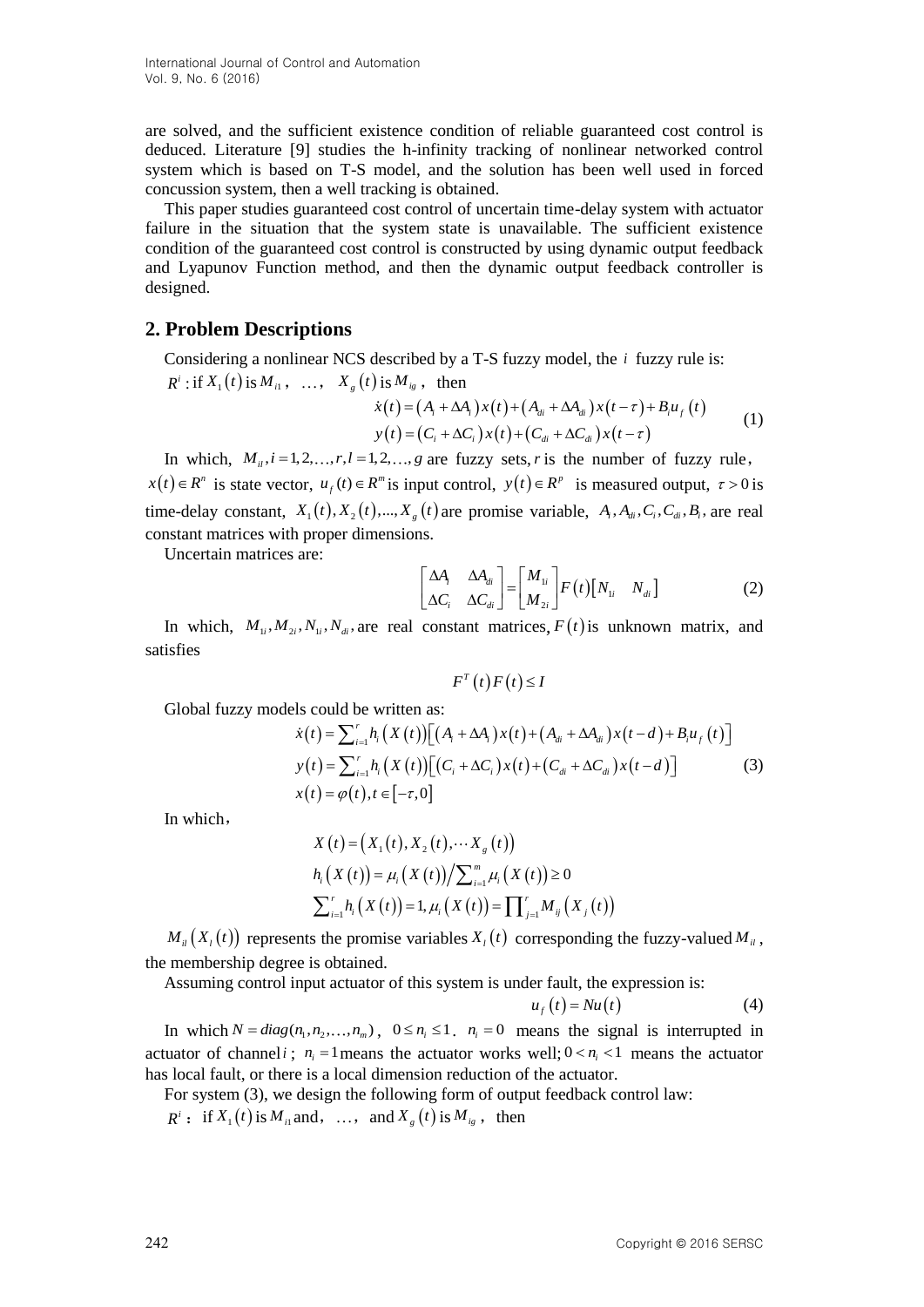$$
\dot{\hat{x}}(t) = A_{ci}\hat{x}(t) + B_{ci}y(t)
$$
\n
$$
u(t) = C_{ci}\hat{x}(t)
$$
\n
$$
\hat{x}(t) = 0, t \in [-\tau, 0]
$$
\n(5)

In which  $\hat{x}(t) \in R^n$  is the state of controller.

The global fuzzy output feedback control law of (5) is:

$$
\dot{\hat{x}}(t) = \sum_{i=1}^{r} h_i (X(t)) [A_{ci}\hat{x}(t) + B_{ci}y(t)]
$$
  
 
$$
u(t) = \sum_{i=1}^{r} h_i (X(t)) [C_{ci}\hat{x}(t)]
$$
  
 
$$
\hat{x}(t) = 0, t \in [-\tau, 0]
$$
 (6)

Using the control law (6) to system (3), the following closed loop system state equation obtained:<br>  $\dot{\xi}(t) = \sum_{i=1}^{r} h_i(X(t)) \sum_{j=1}^{r} h_j(X(t)) [\tilde{A}_{ij}\xi(t) + \tilde{B}_{ij}H\xi(t-d)]$  (7) is obtained:  $\frac{r}{h} \left( \frac{\mathbf{Y}(t)}{\mathbf{Y}(t)} \right)$ 

$$
\dot{\xi}(t) = \sum_{i=1}^{r} h_i(X(t)) \sum_{j=1}^{r} h_j(X(t)) \left[ \tilde{A}_{ij} \xi(t) + \tilde{B}_{ij} H \xi(t - d) \right]
$$
  

$$
\xi(t) = \phi(t), t \in [-\tau, 0]
$$
 (7)

In which,

$$
\xi(t) = \begin{bmatrix} x(t) \\ \hat{x}(t) \end{bmatrix}, \quad \tilde{A}_{ij} = \begin{bmatrix} A_i + \Delta A_i & NB_i C_{ci} \\ B_{ci} (C_i + \Delta C_i) & A_{ci} \end{bmatrix}, \tilde{B}_{ij} = \begin{bmatrix} A_{di} + \Delta A_{di} \\ B_{ci} (C_{di} + \Delta C_{di}) \end{bmatrix}
$$
  
\n
$$
H = \begin{bmatrix} I & 0 \end{bmatrix}, \quad x(t - d) = H\xi(t - d)
$$
  
\n
$$
\sum_{i=1}^r h_i (X(t)) \sum_{j=1}^r h_j (X(t)) \Big[ \Big( \overline{A}_{ij} + \overline{M}_{ij} F(t) \overline{N}_{ij} \Big) \xi(t) + \Big( \overline{A}_{dij} + \overline{M}_{ij} F(t) \overline{N}_{di} \Big) x(t - d)
$$
  
\n
$$
A(t), t \in [0, 1]
$$

$$
H = \begin{bmatrix} I & 0 \end{bmatrix}, \quad x(t-d) = H\xi(t-d)
$$
  
From uncertain matrix (2), (7) could be expressed as:  

$$
\dot{\xi}(t) = \sum_{i=1}^{r} h_i (X(t)) \sum_{j=1}^{r} h_j (X(t)) \Big[ \Big( \overline{A}_{ij} + \overline{M}_{ij} F(t) \overline{N}_{ij} \Big) \xi(t) + \Big( \overline{A}_{dij} + \overline{M}_{ij} F(t) \overline{N}_{di} \Big) x(t-d) \Big]
$$

$$
\xi(t) = \phi(t), t \in [-\tau, 0]
$$
(8)

In which,

$$
\overline{A}_{ij} = \begin{bmatrix} A_i & NB_iC_{ci} \\ B_{ci}C_i & A_{ci} \end{bmatrix}, \overline{A}_{dij} = \begin{bmatrix} A_{di} \\ B_{ci}C_{di} \end{bmatrix}, \overline{M}_{ij} = \begin{bmatrix} M_{1i} \\ B_{ci}M_{2i} \end{bmatrix}
$$

$$
\overline{N}_{ij} = \begin{bmatrix} N_{1i} & 0 \end{bmatrix}, \overline{N}_{di} = N_{di}
$$

A performance index is defined:

$$
J = \int_{t_0}^{\infty} \left[ x^T(t) Qx(t) + u_f{}^T(t) R u_f(t) \right] dt
$$

In which  $Q$ ,  $R$  are given symmetric positive definite matrices.

The performance indicator of closed-loop system is:  
\n
$$
J = \int_{t_0}^{\infty} \left[ x^T(t) Qx(t) + \hat{x}^T(t) N C_{ci}^T R C_{ci} N \hat{x}(t) \right] dt
$$
\n
$$
= \int_{t_0}^{\infty} \xi^T(t) \overline{C}_j^T \overline{C}_j \xi(t) dt
$$
\n(9)

In which,

$$
\overline{C}_j = \begin{bmatrix} Q^{1/2} & 0 \\ 0 & NR^{1/2}C_{ci} \end{bmatrix}
$$

The problem researched in this paper can be stated as following, we design an output feedback controller (6) for the fuzzy system (3) such that the performance (9) of closedloop system is lower than a given level.

Before the main result is given, the following lemma is introduced:

Lemma 1:  $Y = Y^T$  is given, *D* and *E* are matrices with arbitrary dimensions, and *F* satisfies  $F^T F \leq I$ , then the necessary and sufficient condition for the following inequality

$$
Y + DFE + E^T F^T D^T < 0
$$

is there exists a scalar  $\varepsilon > 0$  such that

$$
Y+\varepsilon DD^{T}+\varepsilon^{-1}E^{T}E<0
$$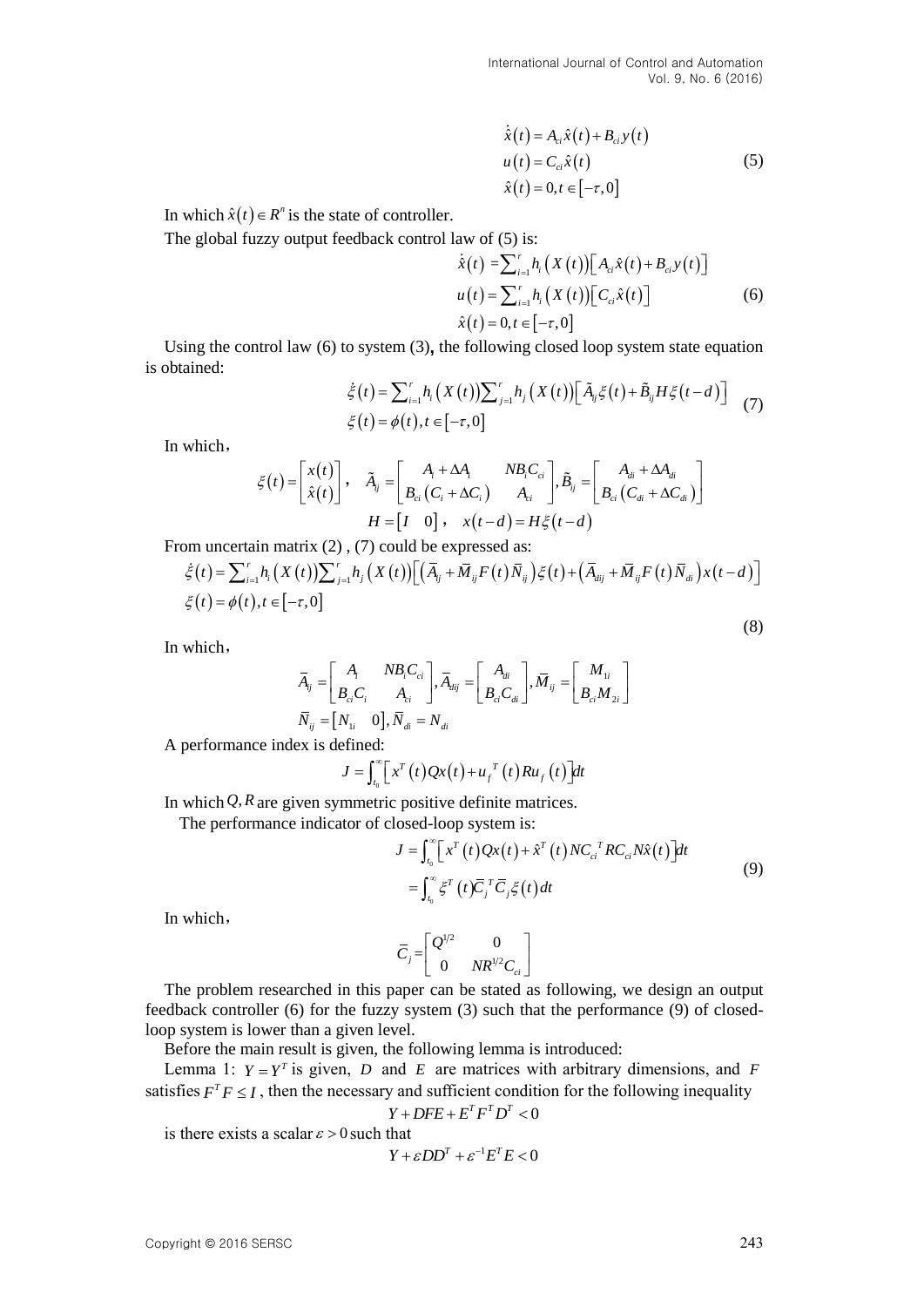holds.

# **4. The Design of Output Feedback Guaranteed Cost Controller**

Theorem 1: given fuzzy control system (3) and quadratic performance index (9), if there exist a scalar  $\varepsilon_{ij} > 0$  (*i*, *j* = 1,2, *i* m, symmetric positive definite matrices  $P \in R^{2n \times 2n}$ ,  $T \in R^{n \times n}$  such that the matrix inequality<br> $\begin{bmatrix} \overline{A}_{ij}^T P + P \overline{A}_{ij} & P \overline{A}_{dij} & H^T & P \overline{M}_{ij} & \overline{N}_{ij}^T & \overline{C}_{j}^T \end{bmatrix}$ 

$$
\begin{bmatrix} \overline{A}_{ij}^T P + P \overline{A}_{ij} & P \overline{A}_{dij} & H^T & P \overline{M}_{ij} & \overline{N}_{ij}^T & \overline{C}_{j}^T \\ -T & 0 & 0 & \overline{N}_{di}^T & 0 \\ -T^{-1} & 0 & 0 & 0 \\ -\epsilon_{ij}^{-1} I & 0 & 0 \\ -\epsilon_{ij}^{-1} I & 0 & 0 \\ -\epsilon_{ij} I & 0 \\ -I \end{bmatrix} < 0
$$
 (10)

holds, then there exists output feedback guaranteed cost controller (6) such that closedloop system (8) is asymptotic stability, and the quadratic performance index satisfies:<br>  $J \le J^* = \xi^T(t_0) P \xi(t_0) + \int_{t_0-d}^{t_0} x^T(\tau) Tx(\tau) d\tau$ 

$$
J \leq J^* = \xi^T(t_0) P \xi(t_0) + \int_{t_0-d}^{t_0} x^T(\tau) Tx(\tau) d\tau
$$

Proof: The Lyapunov Function

$$
V(t) = \xi^{T}(t)P\xi(t) + \int_{t-d}^{t} \xi^{T}(\tau)H^{T}TH\xi(\tau)d\tau
$$
 (11)

is selected, in which, *P*,*T* are symmetric positive definite matrices. Calculate the rivation of  $V(t)$  along the system (8), the following arithmetic expression is obtained:<br>  $\dot{V}(t) = 2\xi^{T}(t)P\xi(t) + x^{T}(t)Tx(t) - x^{T}(t-d)Tx(t-d$ derivation of  $V(t)$  along the system  $(8)$ , the following arithmetic expression is obtained: *V*(*t*) along the system (8),<br> $T(t) P\dot{\xi}(t) + x^T(t)Tx(t) - x^T(t)$ 

selected, in which, *P*,*T* are symmetric positive definite matrices. Calculate the  
\nration of *V*(*t*) along the system (8), the following arithmetic expression is obtained:  
\n
$$
\dot{V}(t) = 2\xi^{T}(t)P\xi(t) + x^{T}(t)Tx(t) - x^{T}(t-d)Tx(t-d)
$$
\n
$$
\leq \sum_{i=1}^{r} h_{i}(X(t)) \sum_{j=1}^{r} h_{j}(X(t)) \{2\xi^{T}(t)P\left[(\bar{A}_{ij} + \bar{M}_{ij}F(t)\bar{N}_{ij})\xi(t) + (\bar{A}_{dij} + \bar{M}_{ij}F(t)\bar{N}_{di})x(t-d)\right] + \xi^{T}(t)\hat{T}\xi(t) - x^{T}(t-d)Tx(t-d)
$$
\n
$$
+ \xi^{T}(t)\bar{C}_{j}^{T}\bar{C}_{j}\xi(t)\}
$$
\n
$$
= \sum_{i=1}^{r} \sum_{j=1}^{r} h_{i}(X(t))h_{j}(X(t)) \left[\begin{array}{c} \xi(t) \\ x(t-d) \end{array}\right]^{T} \Box
$$
\n
$$
\left[\left(\bar{A}_{ij} + \bar{M}_{ij}F(t)\bar{N}_{ij}\right)^{T}P + P\left(\bar{A}_{ij} + \bar{M}_{ij}F(t)\bar{N}_{ij}\right) + \hat{T} + \bar{C}_{j}^{T}\bar{C}_{j} \quad P\left(\bar{A}_{dij} + \bar{M}_{ij}F(t)\bar{N}_{di}\right)\right]
$$
\n
$$
\left[\begin{array}{ccc} \left(\bar{A}_{ij} + \bar{M}_{ij}F(t)\bar{N}_{ij}\right)^{T}P + P\left(\bar{A}_{ij} + \bar{M}_{ij}F(t)\bar{N}_{ij}\right) + \hat{T} + \bar{C}_{j}^{T}\bar{C}_{j} \quad P\left(\bar{A}_{dij} + \bar{M}_{ij}F(t)\bar{N}_{di}\right) \end{array}\right]
$$
\n
$$
\left[\begin{array}{ccc} \left(\bar{A}_{ij} + \bar{M}_{ij}F(t)\bar{N}_{ij}\right)^{T}P + P\left(\bar{A}_{ij} + \bar{M}_{ij}F(t)\bar{N}_{ij}\right) + \hat{T} + \bar{C}_{j}^{T}\bar{C}_{j} \quad P\left(\bar{A}_{dij} + \bar{M}_{ij}F(t)\bar{N}_{di}\right) \
$$

$$
\begin{bmatrix}\n(\overline{A}_{ij} + \overline{M}_{ij}F(t)\overline{N}_{ij})^T P + P(\overline{A}_{ij} + \overline{M}_{ij}F(t)\overline{N}_{ij}) + \hat{T} + \overline{C}_{j}^T\overline{C}_{j} & P(\overline{A}_{dij} + \overline{M}_{ij}F(t)\overline{N}_{di}) \\
(\overline{A}_{dij} + \overline{M}_{ij}F(t)\overline{N}_{di})^T P & -T\n\end{bmatrix}
$$

In which,  $\hat{T} = diag\{T, 0\}$ .

If the closed-loop system is asymptotic stability, then  $V(t) < 0$  must be satisfied, and generally the membership degree function is greater than zero, so the following arithmetic expression is correct:<br>  $\left[ (\overline{A}_{ij} + \overline{M}_{ij} F(t) \overline{N}_{ij})^T P + P(\overline{A}_{ij} + \overline{M}_{ij} F(t) \overline{N}_{ij}) + \hat{T} + \overline{C}_{j}^T \overline{C}_{j} P(\overline{A}_{dij} + \overline{M}_{$ expression is correct:

$$
\begin{bmatrix}\n(\overline{A}_{ij} + \overline{M}_{ij}F(t)\overline{N}_{ij})^T P + P(\overline{A}_{ij} + \overline{M}_{ij}F(t)\overline{N}_{ij}) + \hat{T} + \overline{C}_{j}^T\overline{C}_{j} & P(\overline{A}_{dij} + \overline{M}_{ij}F(t)\overline{N}_{di}) \\
(\overline{A}_{dij} + \overline{M}_{ij}F(t)\overline{N}_{di})^T P & -T\n\end{bmatrix} < 0
$$

That is to say the following inequality is right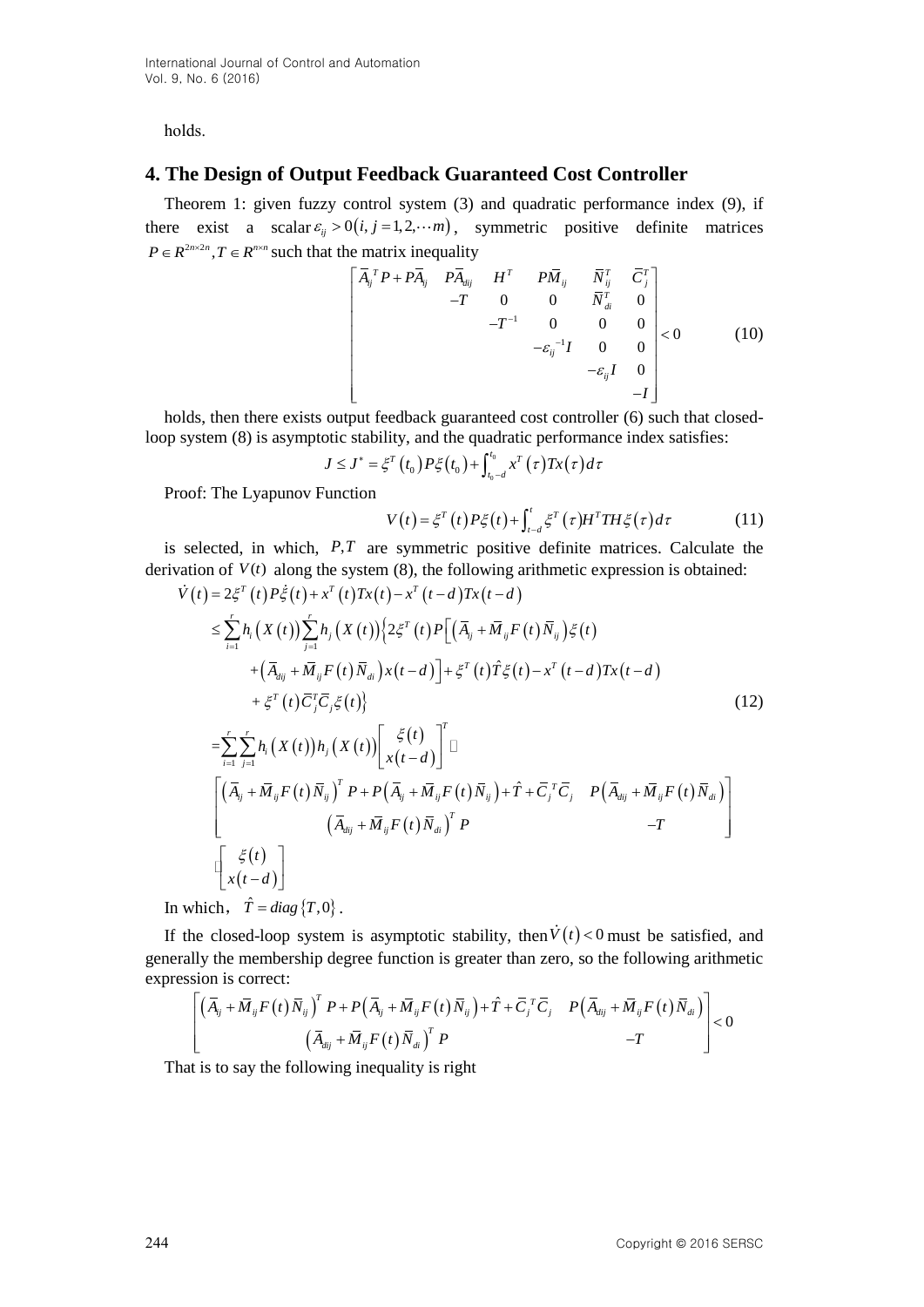$$
\begin{bmatrix}\n\overline{A}_{ij}^T P + P \overline{A}_{ij} + \hat{T} + \overline{C}_{j}^T \overline{C}_{j} & P \overline{A}_{dij} \\
\overline{A}_{dij}^T P & -T\n\end{bmatrix} + \begin{bmatrix}\nP \overline{M}_{ij}\n\end{bmatrix} F(t) \begin{bmatrix}\n\overline{N}_{ij} & \overline{N}_{di}\n\end{bmatrix} + \begin{bmatrix}\n\overline{N}_{ij} & \overline{N}_{di}\n\end{bmatrix}^T F^T(t) \begin{bmatrix}\nP \overline{M}_{ij}\n\end{bmatrix}^T < 0
$$
\n(13)

According to lemma 1, if and only if the scalar  $\varepsilon_{ij} > 0(i, j = 1, 2, \cdots m)$  exists, then:<br>  $\left[ \overline{A}_{i}^{T} P + P \overline{A}_{i} + \varepsilon_{ii} P \overline{M}_{ii} \overline{M}_{i}^{T} P + \varepsilon_{ii}^{-1} \overline{N}_{i}^{T} \overline{N}_{i} + \hat{T} + \overline{C}_{i}^{T} \overline{C}_{i} \right]$ 

\n The equation is given by:\n 
$$
\begin{aligned}\n &\text{where } \mathbf{r}_i &= \mathbf{0} \quad \mathbf{r}_j \\
 &= \mathbf{0} \quad \mathbf{r}_j \\
 &= \mathbf{0} \quad \mathbf{r}_j \\
 &= \mathbf{r}_j\n \end{aligned}
$$
\n

\n\n The equation is:\n  $\begin{bmatrix}\n \overline{A}_{ij}^T P + P \overline{A}_{ij} + \varepsilon_{ij} P \overline{M}_{ij} \overline{M}_{ij}^T P + \varepsilon_{ij}^{-1} \overline{N}_{ij}^T \overline{N}_{ij} + \hat{T} + \overline{C}_{j}^T \overline{C}_{j} & P \overline{A}_{dij} + \varepsilon_{ij}^{-1} \overline{N}_{ij}^T \overline{N}_{di} \\
 &= \mathbf{r}_j\n \end{bmatrix}\n \begin{bmatrix}\n & \overline{\mathbf{r}}_{ij} & \overline{\mathbf{r}}_{ij} \\
 & \overline{\mathbf{r}}_{ij} & \overline{\mathbf{r}}_{ij} \\
 & \overline{\mathbf{r}}_{ij} & \overline{\mathbf{r}}_{ij} & \overline{\mathbf{r}}_{ij} \\
 & \overline{\mathbf{r}}_{ij} & \overline{\mathbf{r}}_{ij} & \overline{\mathbf{r}}_{ij} & \overline{\mathbf{r}}_{ij} \\
 & \overline{\mathbf{r}}_{ij} & \overline{\mathbf{r}}_{ij} & \overline{\mathbf{r}}_{ij} & \overline{\mathbf{r}}_{ij} \\
 & \overline{\mathbf{r}}_{ij} & \overline{\mathbf{r}}_{ij} & \overline{\mathbf{r}}_{ij} & \overline{\mathbf{r}}_{ij} \\
 & \overline{\mathbf{r}}_{ij} & \overline{\mathbf{r}}_{ij} & \overline{\mathbf{r}}_{ij} & \overline{\mathbf{r}}_{ij} \\
 & \overline{\mathbf{r}}_{ij} & \overline{\mathbf{r}}_{ij} & \overline{\mathbf{r}}_{ij} & \overline{\mathbf{r}}_{ij} & \overline{\mathbf{r}}_{ij} \\
 & \overline{\mathbf{r}}_{ij} & \overline{\mathbf{r}}_{ij$ 

According to Schur compensation lemma, the above expression can be transformed into the arithmetic expression (10).

Meanwhile, to the inequality:

$$
\dot{V}(t) \leq \sum_{j=1}^r h_j\left(X(t)\right) \xi^T\left(t\right) \overline{C}_j^T \overline{C}_j \xi\left(t\right)
$$

The integral is made on both sides and result in:

n both sides and result in:  
\n
$$
\int_{t_0}^{\infty} \dot{V}(t) dt \le \sum_{j=1}^{r} h_j(X(t)) \int_{t_0}^{\infty} \xi^{T}(t) \overline{C}_j^{T} \overline{C}_j \xi(t) dt
$$

With the system stability and the initial condition, the following expression is obtained:<br>  $J \le J^* = V(t_0) = \xi^T(t_0) P \xi(t_0) + \int_{t_0-d}^{t_0} x^T(\tau) \gamma(\tau) d\tau$ 

$$
J \leq J^* = V(t_0) = \xi^T(t_0) P \xi(t_0) + \int_{t_0 - d}^{t_0} x^T(\tau) T x(\tau) d\tau
$$

Theorem 2: given global fuzzy model (3) and quadratic performance index (9), if there exist matrices  $R > 0$ ,  $S > 0$ , scalars  $\varepsilon_{ij} > 0$  (*i*, *j* = 1,2, *i*m), symmetric positive-definite matrices  $\tilde{T}$ ,  $W$ ,  $T \in R^{n \times n}$ , and matrices  $\hat{A}_{ij}$ ,  $r_{i1}$ ,  $r_{i2}$   $(i, j = 1, 2, \cdots m)$ , such that following matrix inequalities

$$
\Xi_{ii} < 0
$$
\n
$$
\Xi_{ij} + \Xi_{ji} < 0
$$
\n
$$
\tag{14}
$$

hold, then the output feedback guaranteed cost control (6) exists. In  $(14)$ ,

$$
\Xi_{ii} = \begin{bmatrix} \Xi_{11ii} & \Xi_{12ii} \\ \Xi_{21ii} & \Xi_{22i} \end{bmatrix}
$$
\n
$$
\Xi_{11ij} = \begin{bmatrix} A_i W + W A_i^T + B_i Y_{i1} + Y_{i1}^T B_i^T & A_i + \hat{A}_{ij}^T & A_i + \hat{A}_{ij}^T & A_{di} + Y_{i2} C_i + C_i^T Y_{i2}^T & T A_{di} + Y_{i2} C_{di} & I \\ * & A_i^T \tilde{T} + \tilde{T} A_i + Y_{i2} C_i + C_i^T Y_{i2}^T & T A_{di} + Y_{i2} C_{di} & I \\ * & * & -T & 0 \\ * & * & -T^{-1} \end{bmatrix}
$$
\n
$$
\Xi_{12ij} = \begin{bmatrix} M_{1i} & W \tilde{N}_{1i}^T & W Q^{1/2} & Y_{i1}^T R^{1/2} \\ \tilde{T} M_{1i} + Y_{i2} M_{2i} & \tilde{N}_{i1}^T & Q^{1/2} & 0 \\ 0 & \tilde{N}_{di}^T & 0 & 0 \\ 0 & 0 & 0 & 0 \end{bmatrix}
$$
\n
$$
\Xi_{22ij} = diag \{-\varepsilon_{ij}^{-1}I - -\varepsilon_{ij}I - I - I\}
$$

Proof: Decompose the matrix *P* and its inverse matrix as:

$$
P = \begin{bmatrix} \tilde{T} & \tilde{N} \\ \tilde{N}^T & U \end{bmatrix}, P^{-1} = \begin{bmatrix} W & M \\ M^T & V \end{bmatrix}
$$

In which  $W, \tilde{T}, M, \tilde{N} \in R^{n \times n}$ , the following expression could be got from  $PP^{-1} = I$  $M\tilde{N}^T = I - W\tilde{T}$  (15) Define matrix,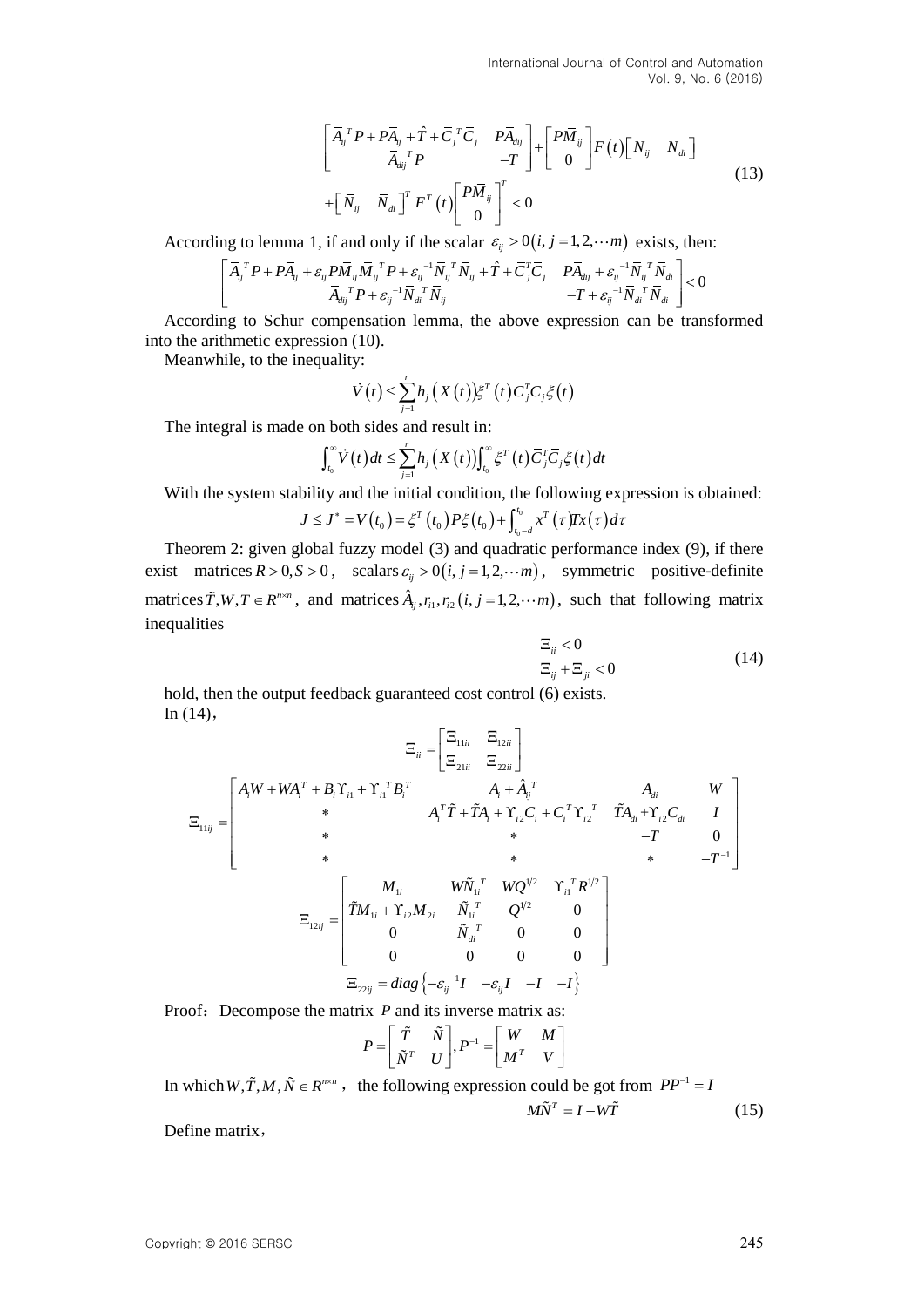$$
X_{1} = \begin{bmatrix} W & I \\ M^{T} & 0 \end{bmatrix}, X_{2} = \begin{bmatrix} I & \tilde{T} \\ 0 & \tilde{N}^{T} \end{bmatrix}
$$
 (16)

then  $PX_2 = X_1$ .

Making a left multiplication with  $diag\begin{cases} X_2^T & I & I & I & I \ I & I & I \end{cases}$  to the expression (10), and make a right multiplication to the arithmetic expression (10) with its transposed matrix, and define

$$
\begin{aligned} \Upsilon_{i1} &= NC_{ci}M^T, \Upsilon_{i2} = \tilde{N}B_{ci} \\ \hat{A}_{ij} &= \tilde{T}A_iW + \tilde{N}B_{ci}C_iW + N\tilde{T}B_iC_{ci}M^T + \tilde{N}A_{ci}M^T \end{aligned} \tag{17}
$$

Then substituting the above variables, the inequality

$$
\begin{bmatrix} \Xi_{11ii} & \Xi_{12ii} \\ \Xi_{21ii} & \Xi_{22ii} \end{bmatrix} < 0
$$

can be obtained, the arithmetic expression (14) is correct.

If there is a feasible solution of linear matrix inequality (14), the coefficient matrix of output feedback guaranteed cost control and symmetric positive definite matrix P could be obtained with following steps:

(1)Given matrix  $T$  and scalar  $_{\varepsilon_{ij}}$ , by solving linear matrix inequality (14), an upper bound of the closed-loop system quadratic performance index and invertible matrices  $W, \tilde{T}$  and  $\Upsilon_{i1}, \Upsilon_{i2}, \hat{A}_{ij}$  can be obtained.

(2) With singular value decomposition of the matrix  $I - W\tilde{T}$ , the matrices M,  $\tilde{N}$  can be obtained; matrices  $X_1, X_2$  are defined by (16), the symmetric positive definite matrix P is given from  $P = X_1 X_2^{-1}$ .

(3) From arithmetic expression (17), coefficient matrices  $A_{i,j}$ ,  $B_{i,j}$ ,  $C_{i,j}$  of the controller are obtained.

# **5. A Simulation Example**

A rigid manipulator connect the substrate with a rotating hinge on one side, the motion equation expression is:

$$
G\ddot{\theta} = -(0.5mgl + Mgl)\sin\theta + L
$$

In which  $\theta$  is the hinge rotation speed,  $m=1.5kg$  is load weight,  $M=3kg$  is the manipulator quality,  $g = 9.8 \frac{m}{s^2}$  is gravity acceleration,  $l = 0.5 \frac{m \text{ is a}}{s}$  manipulator length,  $G = Ml^2 + 1/3ml^2$  is inertia constant, *L* is controlling torque,  $\theta = 0$  is manipulator equilibrium position, and perpendicular to the horizontal plane, the intention of control is to make the manipulator back to the equilibrium position in the range of  $\theta \in [0, \pi/2]$ .

Define the state variables  $x_1(t) = \mathcal{G}$ ,  $x_2(t) = \mathcal{G}$ , constructing T-S fuzzy model: Rule 1: when  $x_1(t) \approx 0$  if  $\mathfrak{h}$ ,

$$
) \approx 0 \text{ H}^+,
$$
  
\n
$$
\dot{x}(t) = (A_1 + \Delta A_1)x(t) + (A_{d1} + \Delta A_{d1})x(t-d) + B_1u(t)
$$
  
\n
$$
y(t) = (C_1 + \Delta C_1)x(t) + (C_{d1} + \Delta C_{d1})x(t-d)
$$

Rule 2: when  $x_1(t) \approx \pi/2$  if  $\tau$ ,

$$
t) \approx \pi/2 \text{ H}^+,
$$
  
\n
$$
\dot{x}(t) = (A_2 + \Delta A_2)x(t) + (A_{d2} + \Delta A_{d2})x(t-d) + B_2u(t)
$$
  
\n
$$
y(t) = (C_2 + \Delta C_2)x(t) + (C_{d2} + \Delta C_{d2})x(t-d)
$$

In which,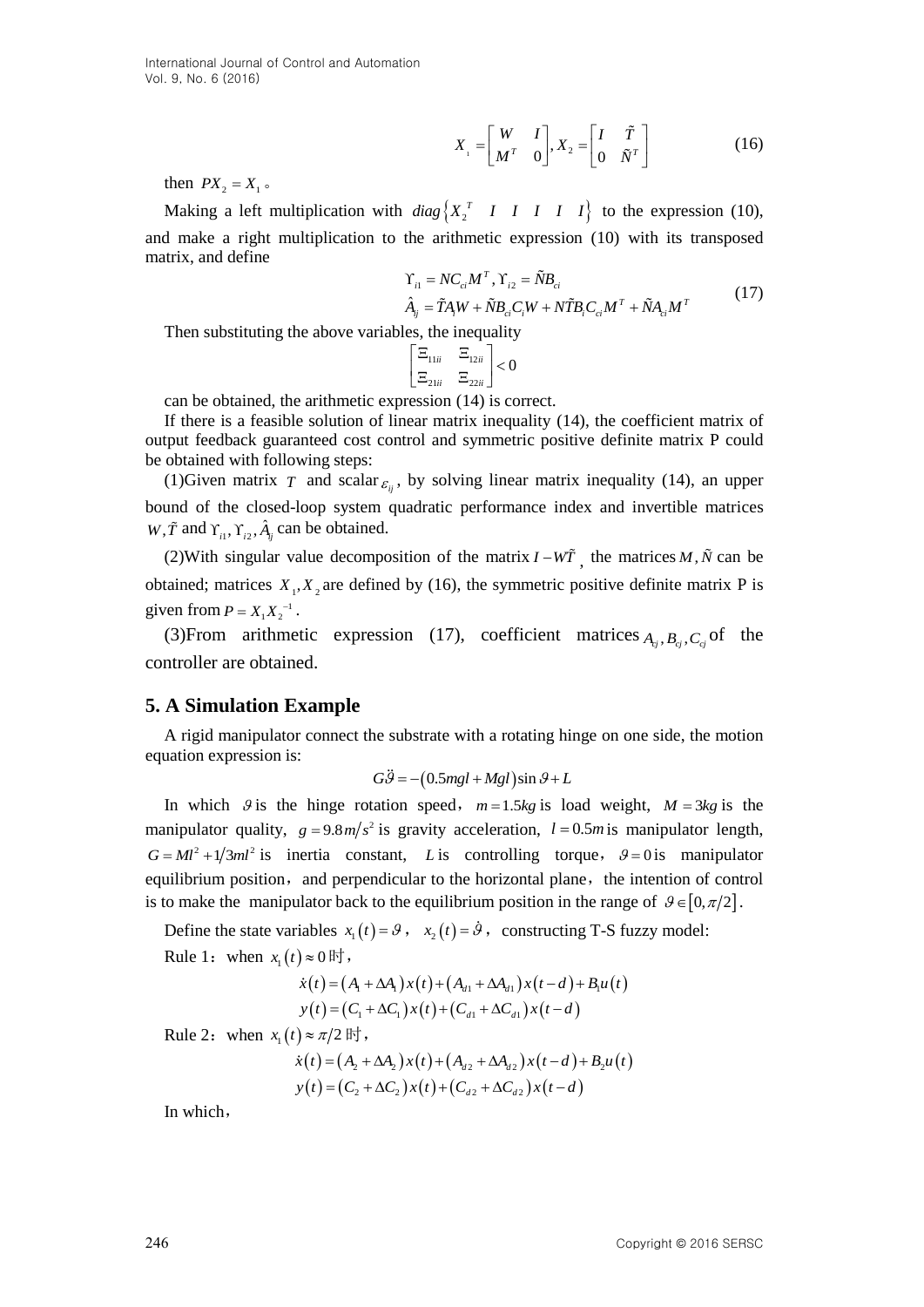$$
A_{1} = \begin{bmatrix} 0 & 1 \\ -(0.5mgl + Mgl)/G & 0 \end{bmatrix}, A_{2} = \begin{bmatrix} 0 & 1 \\ -2(0.5mgl + Mgl)/\pi G & 0 \end{bmatrix}
$$
  
\n
$$
A_{d1} = \begin{bmatrix} 0.1 & 0.1 \\ -0.1 & 0.1 \end{bmatrix}, A_{d2} = \begin{bmatrix} 0 & 0.2 \\ -0.2 & 0 \end{bmatrix}, B_{1} = B_{2} = \begin{bmatrix} 0 \\ 1/G \end{bmatrix}
$$
  
\n
$$
C_{1} = \begin{bmatrix} 1.5 & 0 \end{bmatrix}, C_{2} = \begin{bmatrix} 1 & 0 \end{bmatrix}, C_{d1} = \begin{bmatrix} 0.01 & 0 \end{bmatrix}, C_{d2} = \begin{bmatrix} -0.02 & 0 \end{bmatrix}
$$
  
\n
$$
M_{11} = \begin{bmatrix} 0.2 \\ 0.1 \end{bmatrix}, M_{12} = \begin{bmatrix} 0.1 \\ 0.3 \end{bmatrix}, M_{21} = 0.2, M_{22} = 0.1
$$
  
\n
$$
N_{11} = \begin{bmatrix} 0 & 0.5 \end{bmatrix}, N_{12} = \begin{bmatrix} 0 & -0.5 \end{bmatrix}, N_{d1} = N_{d2} = \begin{bmatrix} 0 & -0.5 \end{bmatrix}, N_{21} = N_{22}
$$

The membership degree functions are  $F_1(x_1) = \sin^2(x_1)$ ,  $F_2(x_1) = 1 - F_1(x_1)$ 

When  $N=1$ , the actuator works with no failures, the linear matrix inequality (13) is solved with LMI tool box, then, nen,<br>0.211 -0.0174  $\tilde{\tau} = \begin{bmatrix} 186.3010 & -11.0715 \end{bmatrix}$ then,<br>  $\begin{bmatrix} 0.211 & -0.0174 \\ 0.211 & \text{m} \end{bmatrix} \tilde{T} = \begin{bmatrix} 186.3010 & -11.0715 \\ 0.211 & \text{m} \end{bmatrix}$ 

M1 tool box, then,  
\n
$$
W = \begin{bmatrix} 0.211 & -0.0174 \\ -0.0174 & 0.3932 \end{bmatrix}, \tilde{T} = \begin{bmatrix} 186.3010 & -11.0715 \\ -11.0715 & 9.9833 \end{bmatrix}
$$
\n
$$
γ_{11} = \begin{bmatrix} 0.0007 & -1.1301 \end{bmatrix}, γ_{21} = \begin{bmatrix} 0.0000 & -1.0946 \end{bmatrix}, γ_{12} = \begin{bmatrix} -186.0108 \\ 12.1903 \end{bmatrix}
$$
\n
$$
γ_{22} = \begin{bmatrix} -159.3631 \\ -44.5003 \end{bmatrix}, \hat{A}_{11} = \begin{bmatrix} 0.0282 & 21.0693 \\ -1.1106 & -0.6234 \end{bmatrix}, \hat{A}_{21} = \begin{bmatrix} -0.0879 & 13.5793 \\ -0.7665 & -0.0781 \end{bmatrix}
$$

Solving 
$$
I - W\tilde{T}
$$
 singular value decomposition, then:  
\n
$$
M = \begin{bmatrix} -0.3501 & 0.9367 \\ 0.9367 & 0.3501 \end{bmatrix}, \tilde{N} = \begin{bmatrix} 0.9369 & -0.3495 \\ -0.3495 & -0.9369 \end{bmatrix}
$$

From the arithmetic expression (16), coefficient matrices of controller are obtained:

$$
\begin{bmatrix}\n0.9367 & 0.3501\n\end{bmatrix}^{1.7} \begin{bmatrix}\n-0.3495 & -0.9369\n\end{bmatrix}
$$
\narithmetic expression (16), coefficient matrices of controller are obtained:\n
$$
A_{c1} = \begin{bmatrix}\n-64.4326 & -20.8347 \\
11.8028 & 0.0942\n\end{bmatrix}, A_{c2} = \begin{bmatrix}\n-69.8946 & -23.7791 \\
13.4997 & 0.9786\n\end{bmatrix}, B_{c1} = \begin{bmatrix}\n-178.5383 \\
53.5977\n\end{bmatrix}
$$
\n
$$
B_{c2} = \begin{bmatrix}\n-133.7557 \\
97.3976\n\end{bmatrix}, C_{c1} = [-1.0588 & -0.3950], C_{c2} = [-1.0253 & -0.3832]
$$

When N=0.5, there is failure with actuator, and the coefficient matrices of controller are obtained:  $C_{c1} = [-2.1176 \quad -0.7900], C_{c2}$  $=[-2.1176 \quad -0.7900], C_{c2} = [-2.0506 \quad -0.7664]$ 

$$
C_{c1} = [-2.1176 \quad -0.7900], C_{c2} = [-2.0506 \quad -0.7664]
$$

The guaranteed cost boundary value of the system is  $J \leq 0.2739$ , the initial state is  $x(0) = [\pi/6 \ 0]^T$ ,  $\hat{x}(0) = [0 \ 0]^T$ . The simulation Figure is as follows:

The simulation Figure of output feedback guaranteed cost controller which is based on the T-S fuzzy networked control systems is given in Figure 4-1 and Figure 4-2, from the Figures we can conclude that the closed-loop system is asymptotic stability.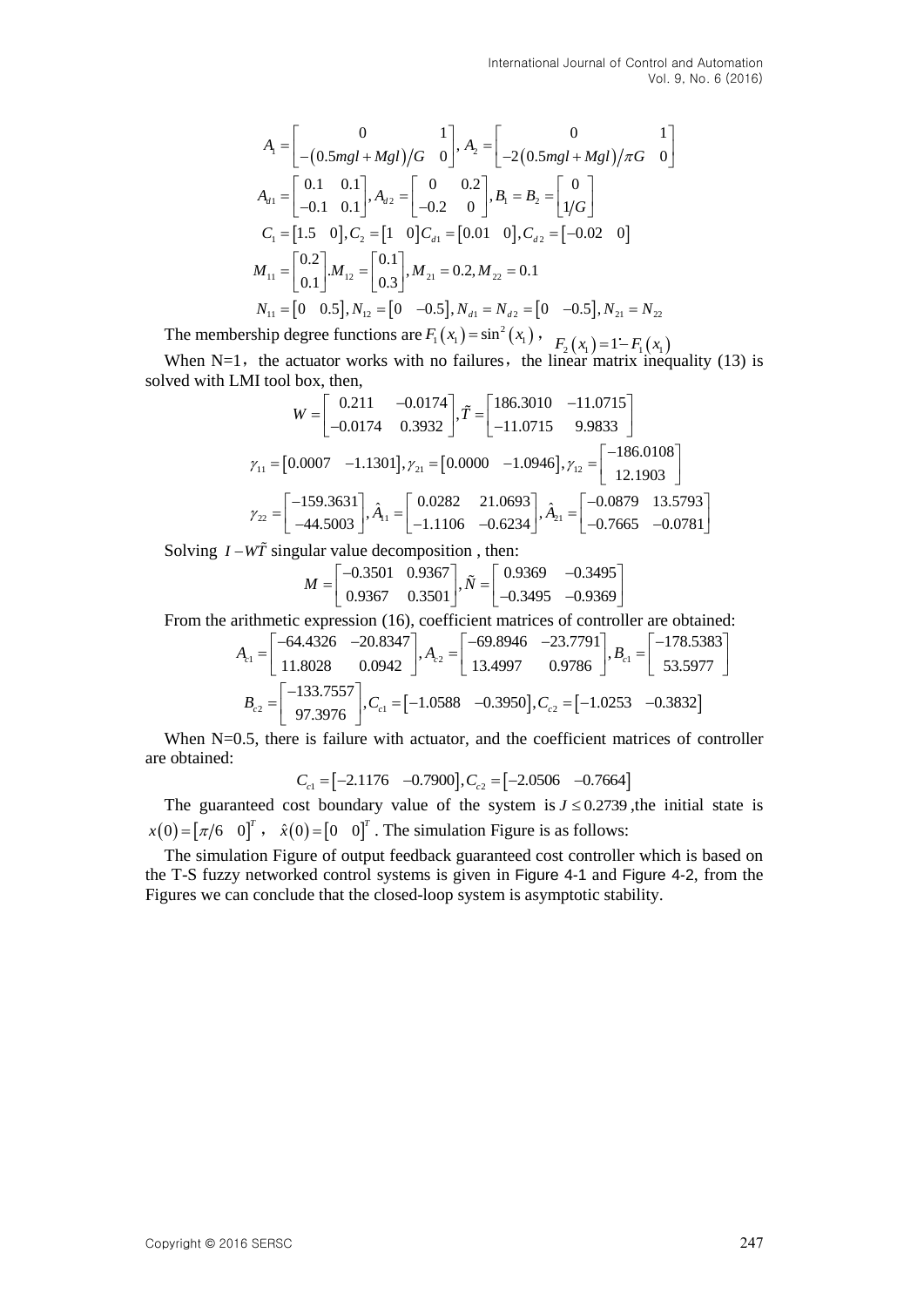

**Figure 4-1. The State of System Output**  1 *y*



**Figure 4-2. The State Of System Output**  2 *y*

### **6. Conclusion**

This paper studies guaranteed cost control of T-S uncertain time-delay system with dynamic output feedback control. The sufficient existence condition of controller is deduced with Lyapunov Function method. Meanwhile, the parameters of output feedback controller are designed; finally a numerical example verifies the effectiveness of the theory which is put forward in this paper.

### **Acknowledgments**

This work was supported by Scientific Research Fund of Heilongjiang Provincial Education Department, China (12541118).